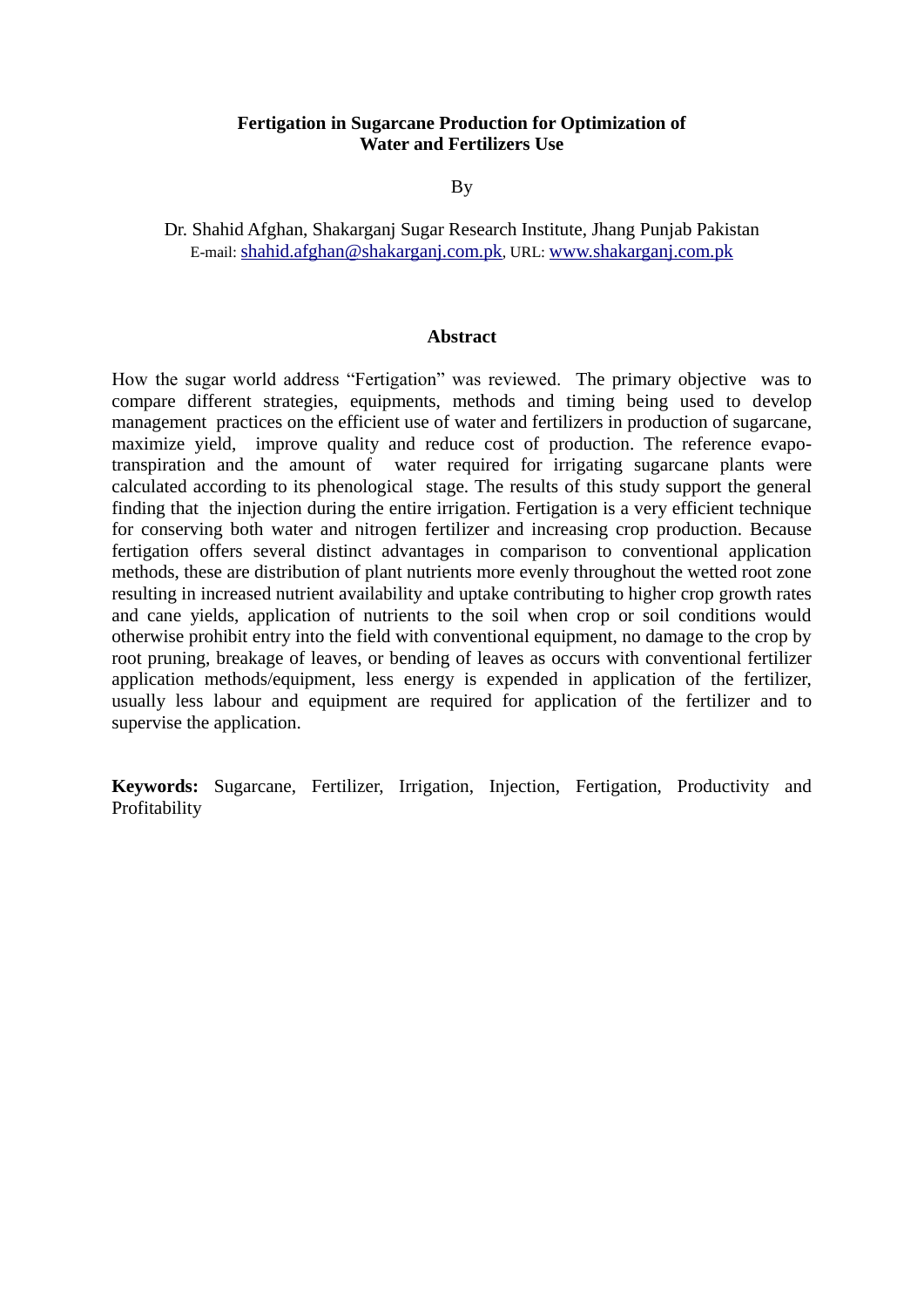## **1. Introduction**

Sugarcane being a giant crop producing huge quantity of biomass generally demands higher amounts of nutrient elements [1]. A large number of research experiments have clearly demonstrated that for producing higher cane and sugar yields on a sustainable basis application of adequate amounts of fertilizer nutrients viz. nitrogen, pho-sphorous and potassium is essential. Sugarcane is a high bio-mass producer in a sense that it is one of the most photo-synthetically efficient C4 plants. [2] reported that sugarcane can remove about 300 kg nitrogen/ha/season from the soil (126 Kg itrogen/feddan/season). [3] stated that the nitrogen requirement of sugarcane at Pongola in South Africa is greatest during the tillering (formative) phase. This is required for adequate tiller production and canopy development. Tillering in field grown sugarcane commences around 30 to 45 days after planting. Therefore, adequate N supply should be made available to the crop in the soil from the start of tillering phase. Further, [4] speculated that the crop requirement for N is higher in early grand growth period. This facilitates cane formation, checks tiller mortality and promotes cane growth. Application of more nitrogen at later phase of active crop growth period not only promotes late tiller formation, but also affects sugar recovery due to reduced juice sucrose percent, increase in soluble N in juice, water shoot formation besides attracting pests and diseases. Application of commercial fertilizers is an economic necessity on many soils to promote crop production with nitrogen, phosphorous and potassium being the common fertilizer elements [5]. Nitrogen promotes rapid succu-lent growth; phosphorus gives early root growth, blooming, and resistance to pest and weather damage. Potas-sium lends toughness and strength and pest resistance to plants [6].

Significant benefits from fertigation cannot be expected unless the irrigation system design is optimized to meet local soil conditions [7] and this should be the first consideration when appraising fertigation strategies for poor soils. Fertigation using furrow irrigation is a costeffective and simple method of applying fertilizer across the field. In the past, fertigation has been associated with micro-irrigation and sprinkler irrigation systems. Injecting ni-trogen into irrigation water has become increasingly common for producers using surface irrigation. Potentially, fertigation enables surface irrigation producers a means to more readily attain recommended nitrogen manage-ment guidelines aimed at minimizing nitrogen losses from agricultural fields. Moreover, Beth and Filters [8] re-vealed that fertigation allows growers to apply nutrients in small amounts throughout the season in response to crop needs without the potential crop damage or soil compaction caused by machinery application methods. The introduction of fertigation technology (combined irrigation and fertilization) in modern agriculture opened up new possibilities for optimal water and nutrient supplies to crops and maintaining the desired concen-tration and distribution of ions and water in the soil. Fertigation is a key factor in modern intensive irrigated ag-riculture and can be practices under flood, furrow, and sprinkler irrigation [9]. At the same time, the costs of chemical fertilizers have increased and there is a need to improve fertilizer use efficiency for more benefits. The best answer to this challenge is "Fertigation", where both water and fertilizers are delivered to crop simultane-ously through an irrigation system. Fertigation ensures that essential nutrients are supplied precisely at the area of most intensive root activity according to the specific requirements of sugarcane crop and type of soil resulting in higher cane yields and sugar recovery.

Playán and Faci [10] stated that when applying fertilizers through a fertigation system, there are several bene-fits. Applications can be targeted to specific areas, less equipment is used and fertilizer is applied into the soil, where it will be most effective. This means fertilizer can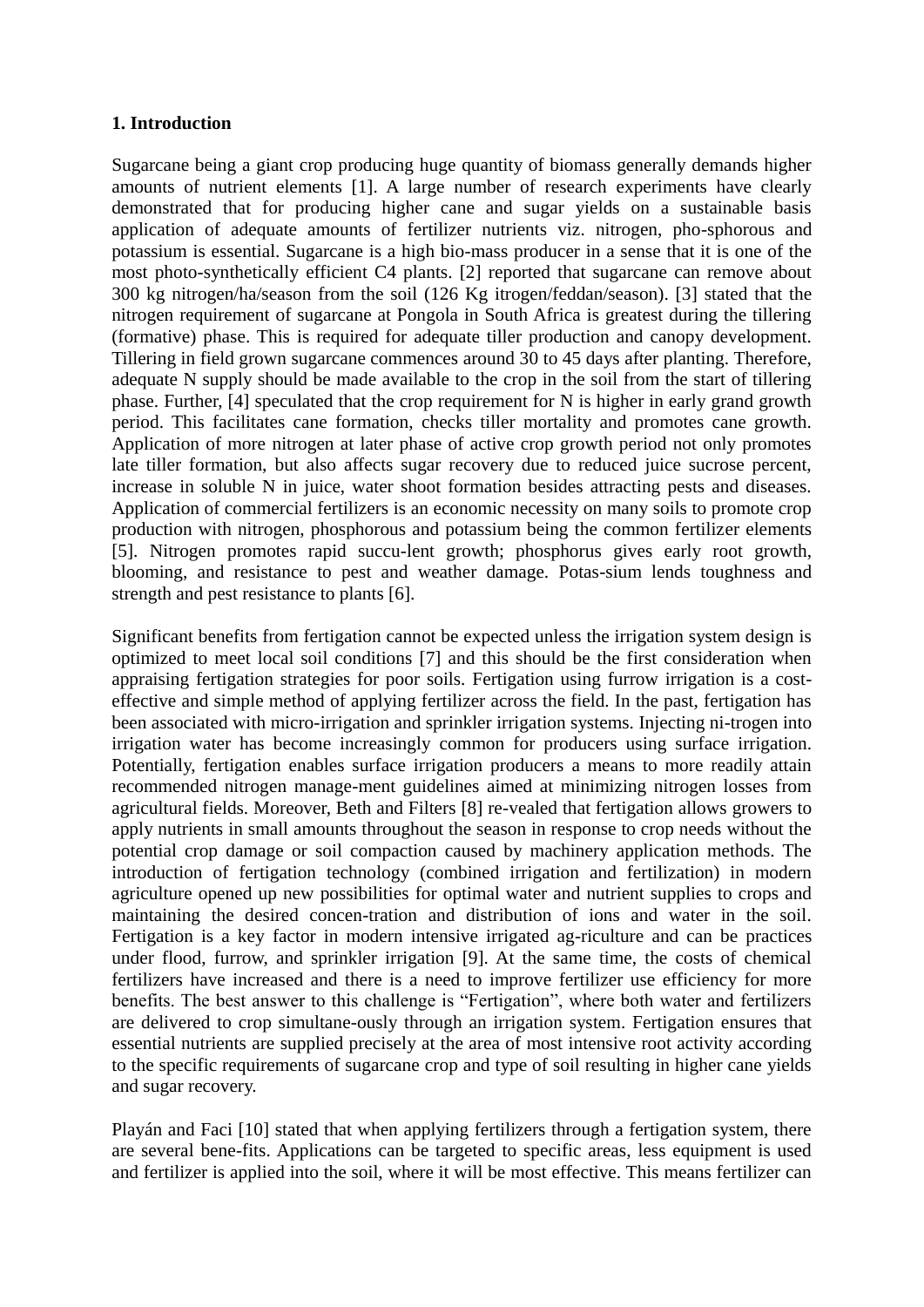be applied at a lower rate and be more efficient and in-expensive to suit the exact needs of the plant. With fertigation, compaction due to equipment travel is eliminated. Also, since heavy spreader equipment isn't needed out on the course, equipment costs are lowered drastically. The onetime cost of a fertigation system outweighs the multiple costs of spreading equipment and labour costs heavily. Not having to be out on the course also means that you can apply chemicals in conditions that would make conventional application damaging or impossible. When fertilizing through fertigation with a well planned and monitored schedule, there is less chance of leachable nutrients not being absorbed by the plant. Usually, the application can be applied with irrigation sche-946 D. M. Abdel Wahab dules so that the liquid fertilizer will only penetrate the first two to three inches of the soil. If timed right, deep percolation at application time is avoided meaning less likelihood of leaching. The chemistry of fertigation is essential factor in the success of the technique. Its scope covers interaction between fertilizers and irrigation water, behaviour in soil solution and rate of availability to plants, influence on soil structure, the compatibility of commercial fertilizers with application techniques, the composition of nutri-ent solutions and crop response. Most of the available studies rely on methods to assess the appropriateness of different fertigation strategies [11]. For optimization of fertilizers application, the nutrients supply will be ad-justed to the specific requirements of the crop in different phonological stages of growth and development. [12] stated that modern fertigation equipment (Fertilizer injection methods) must be used and should be able to regu-late quantity of fertilizer applied, duration of applications, proportion of fertilizes, and starting and finishing time.

[13] recommended that the fertilizer have to be injected at a constant rate during the entire irrigation event. This recommendation assumes that the tail water runoff will be blended with other water and reused in another field. On the other hand, [14] suggested that the fertilizer should be added during the end of the irrigation event to avoid deep penetration of fertilizers to the groundwater. Preliminary studies have indicated that the timing and duration of fertigation applications during the surface irrigation event play a critical role in determining the dis-tribution of fertilizer in the field and the potential movement of nitrate. This is mainly significant in light of evi-dence that suggests that fertigation may increase rather than decrease leaching of mobile chemicals from crop root zones. [15] conducted a series of fertigation experiments and concluded that the most effective fertigation application practice is expected to be related uniquely to the furrow irrigation method. They added that the infiltration rate of the soil was the most important factor in the choice of injection strategy.

# **1.1. Benefits of Fertigation**

Fertigation is a very efficient technique for conserving both water and nitrogen fertilizer and increasing crop production. Because fertigation offers several distinct advantages in comparison to conventional application methods which can be summarized as follow:

 $\Box$  Distribution of plant nutrients more evenly throughout the wetted root zone resulting in increased nutrient availability and uptake contributing to higher crop growth rates and cane yields.

 $\Box$  Application of nutrients to the soil when crop or soil conditions would otherwise prohibit entry into the field with conventional equipment.

 $\Box$  No damage to the crop by root pruning, breakage of leaves, or bending of leaves, as occurs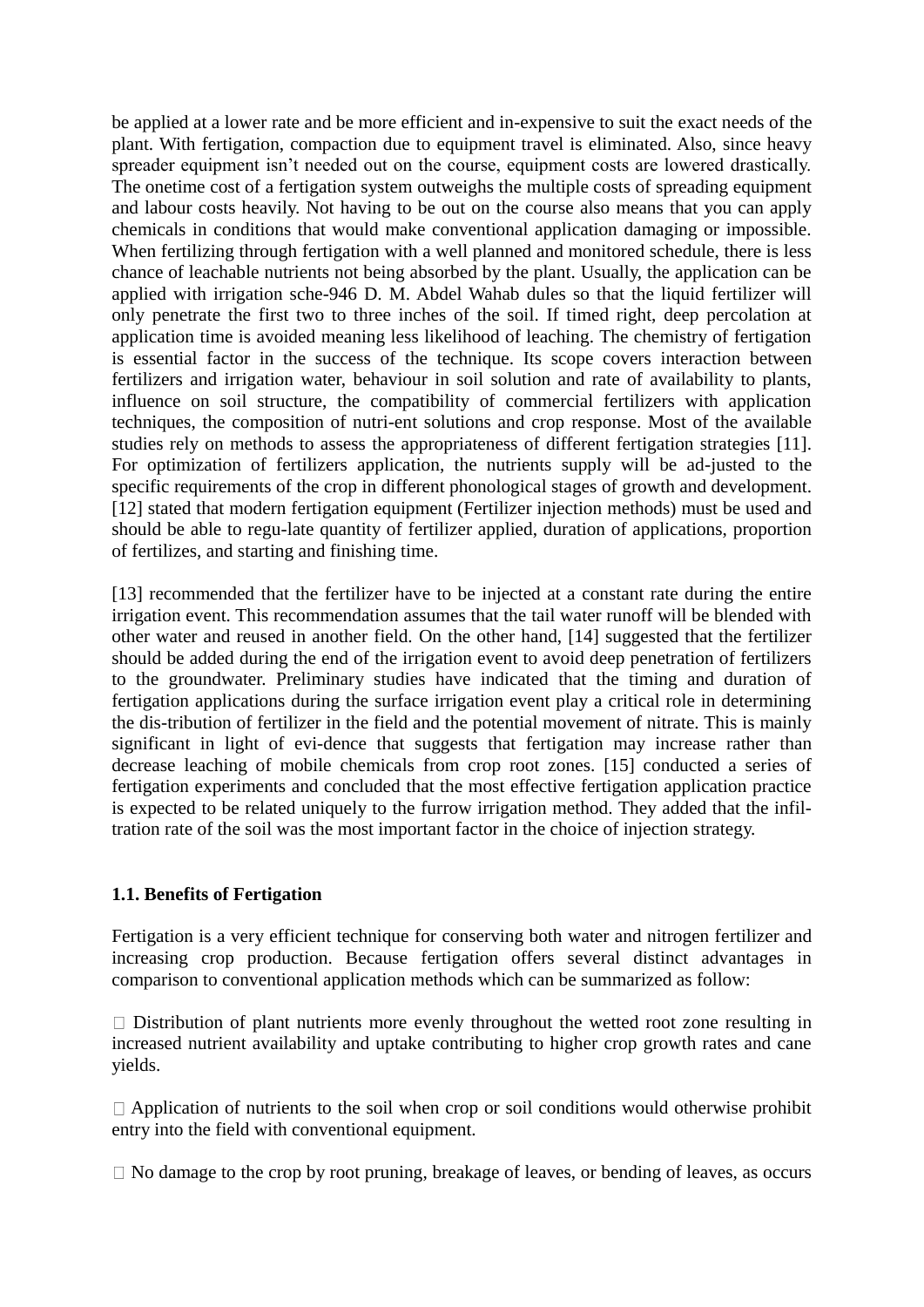with conventional fertilizer application methods/equipment.

 $\Box$  Less energy is expended in application of the fertilizer.

 $\Box$  Usually less labour and equipment are required for application of the fertilizer and to supervise the application.

## **Soil Fertility Status**

Major Nutrients 98 % soils are deficient N >80 % soils are deficient in P >70 % soils are deficient in K 40-50% soils are deficient in Zn and B

# **Soil Fertility**

Reasons of low soil fertility Inherent Leaching Erosion Fixation Removal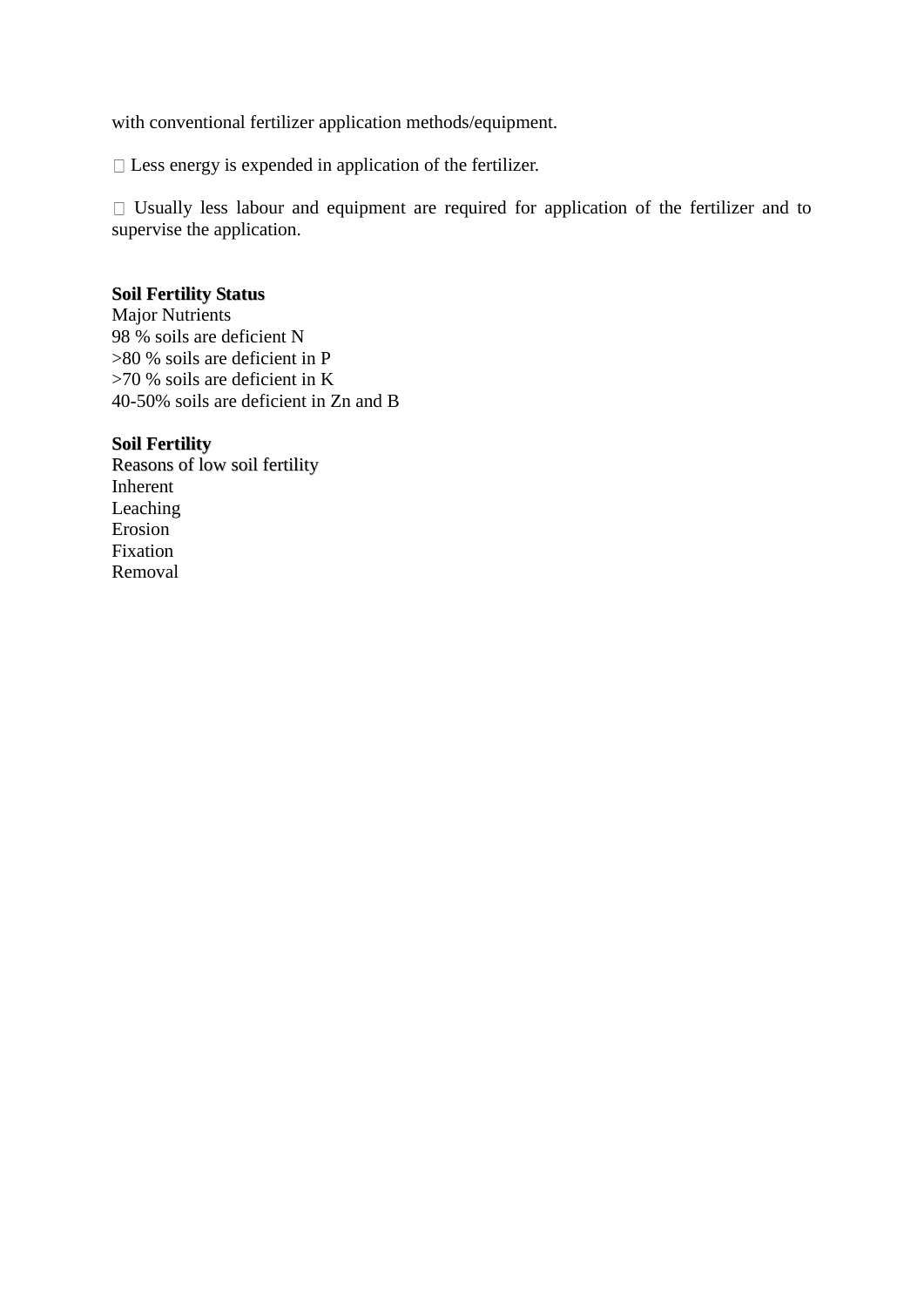#### **How to assess**

Soil Testing Tissue Analysis Fertilizer Trials Deficiency Symptoms

# **N deficiency "reduced internodes"**



# **P deficiency**



**K stress "Bunched top"**



**Water sacks along leaf margins as B deficiency progresses**



# **Zn deficient tissues with red lesions**



**Fe deficiency on high pH calcareous soils**

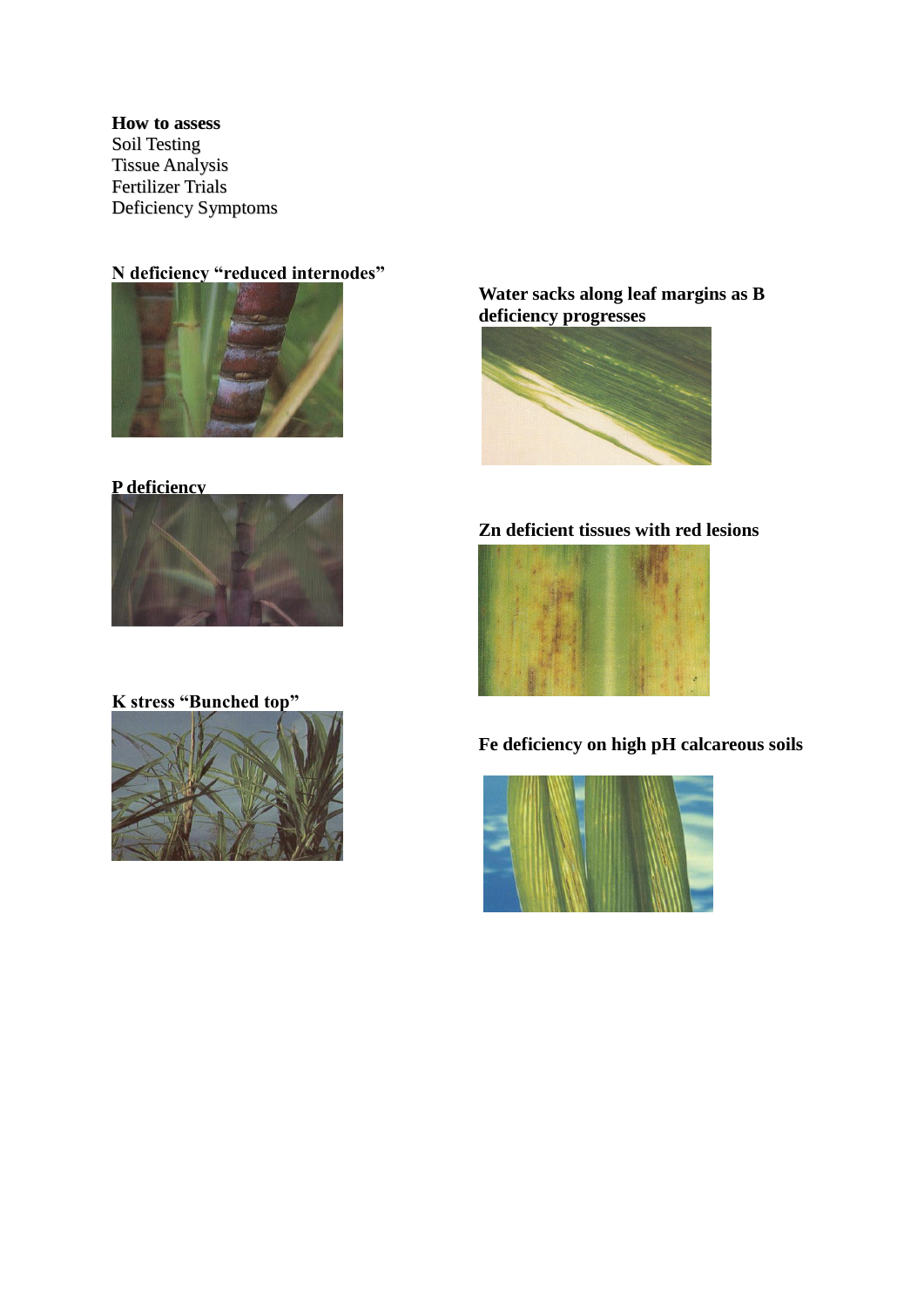

# **Nutrient Use Ratio**

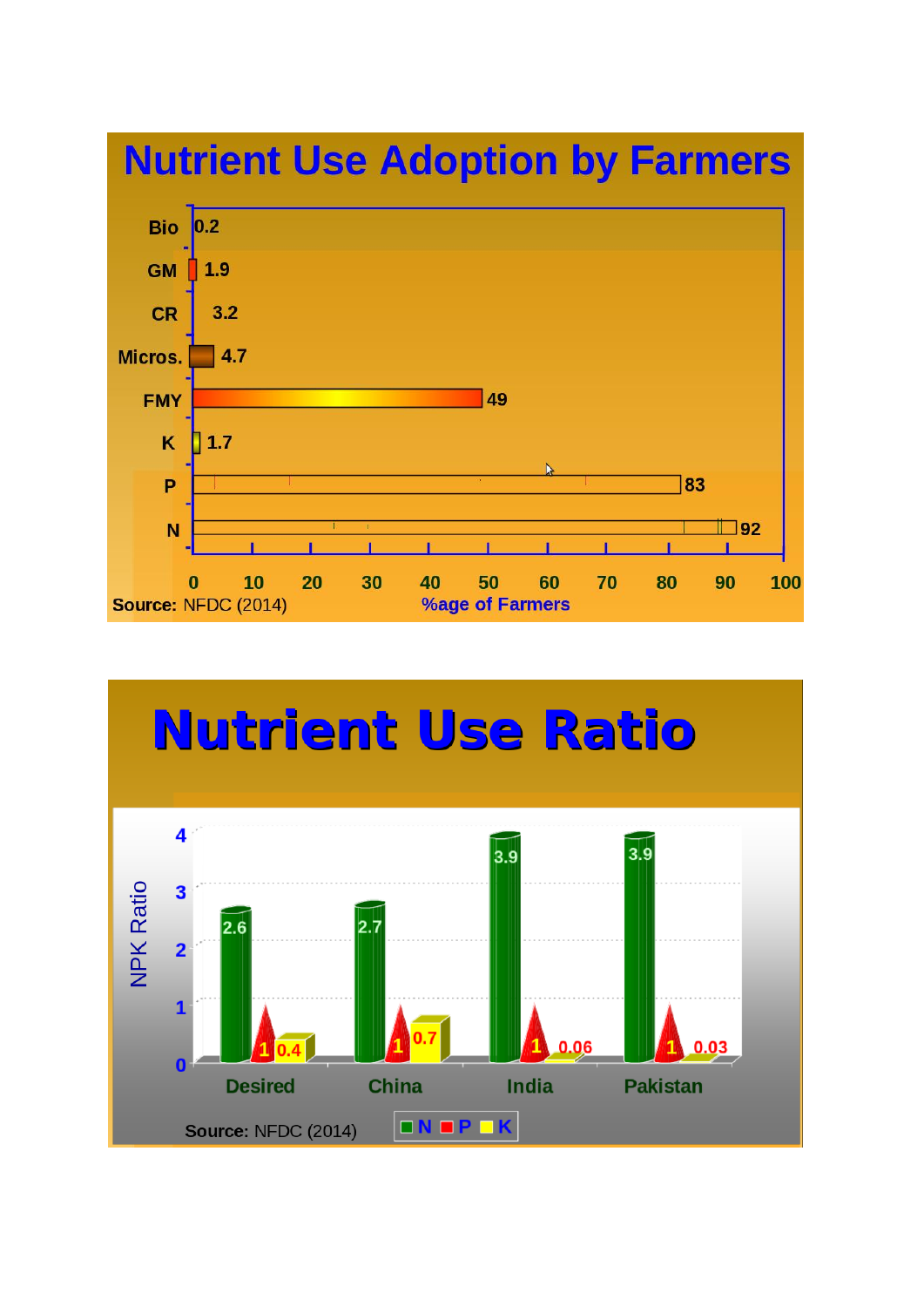# **Fertigation Doze . . ?**

Crop and Variety Soil Condition/Type (pH, CEC, OM, Wet-Dry condition, Soil Temp)

Management Practices Nutrient status – Crop Loging Type of fertilizer Application method Irrigation water availability

Fertigation Doze . . ? Infiltration rate Local rainfall data Evaporation records Irrigation scheduling Drainage



Tensiometer



Neutron Hydro-probe



Enviro SCAN sensors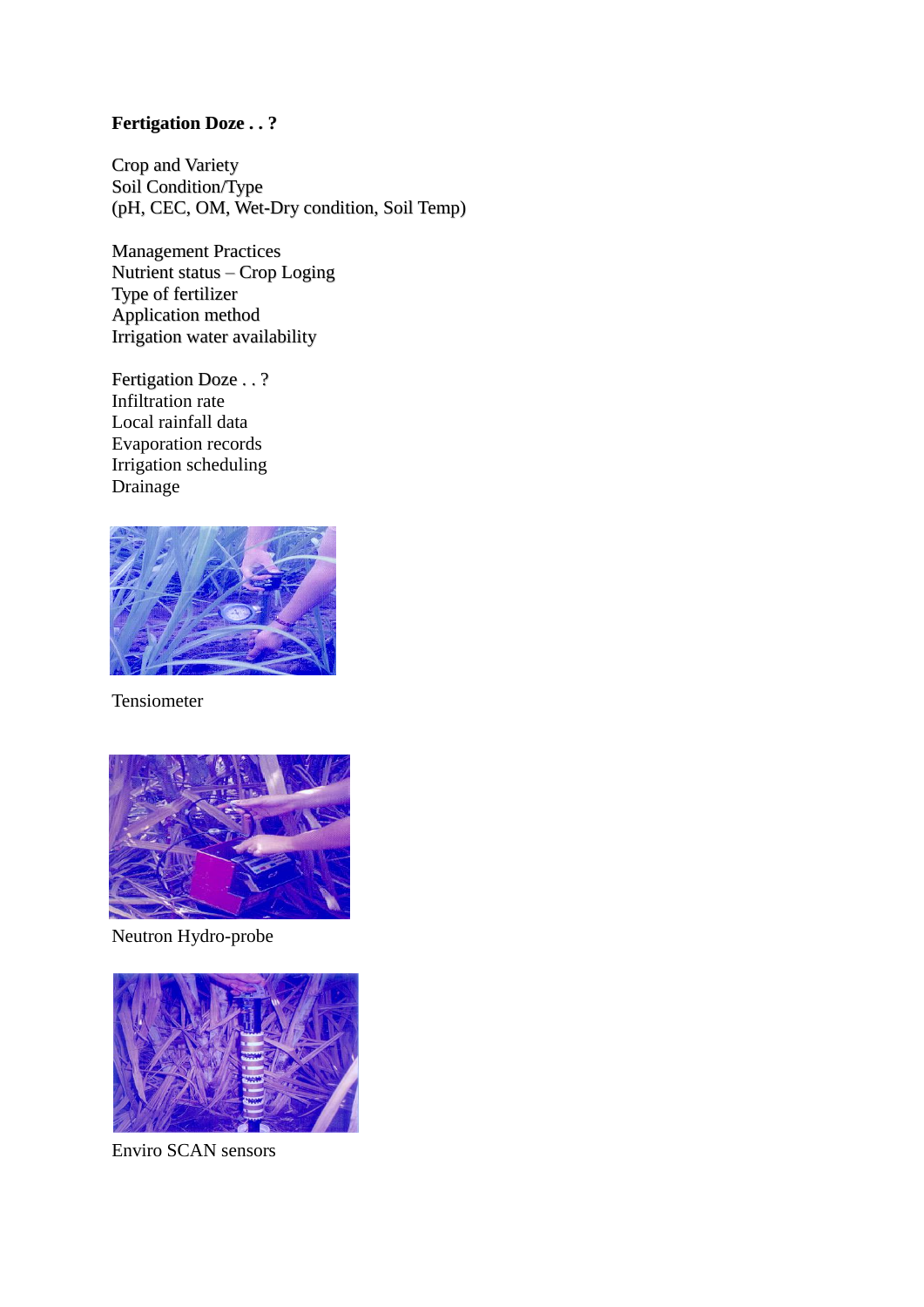

### **Fertigation systems**

Surge Fertigation Cannons Fertigation Hand shift sprinkler Lateral move fertigators Center pivot fertigators Drip fertigation

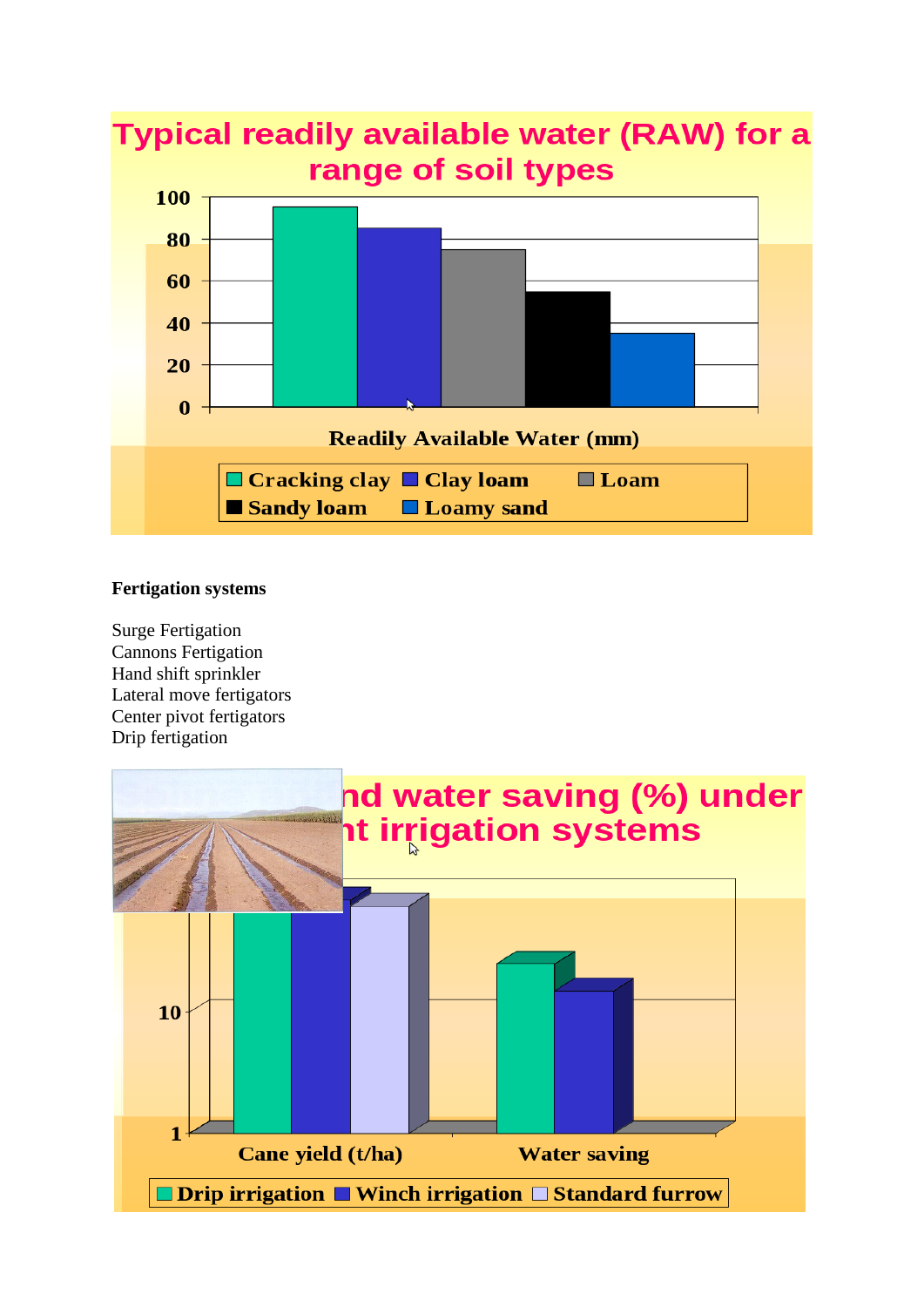# **Individual furrow irrigation on a light textured soil**



**Individual furrow Fertigation**



**Surge Fertigation showing surge valve and controller**



**Water cannons, on well maintained two paths**



**Lateral move Fertigator**



**Center Pivot Fertigator**



**Low pressure boom Fertigation**



**A WINCH Fertigation on system in action**

# **Impact of Management Practices on Sugar Yield Increase (%)**

| <b>Management Practices</b> | Sugar Yield |
|-----------------------------|-------------|
| Stress tolerant varieties   | 10          |
| Land leveling               | 15          |
| Weed control                | 20          |
| Fertigation                 | 20          |

References

[1] Moberly, P. and Meyer, J.H. (1984) Soils: A Management Factor in Sugarcane Production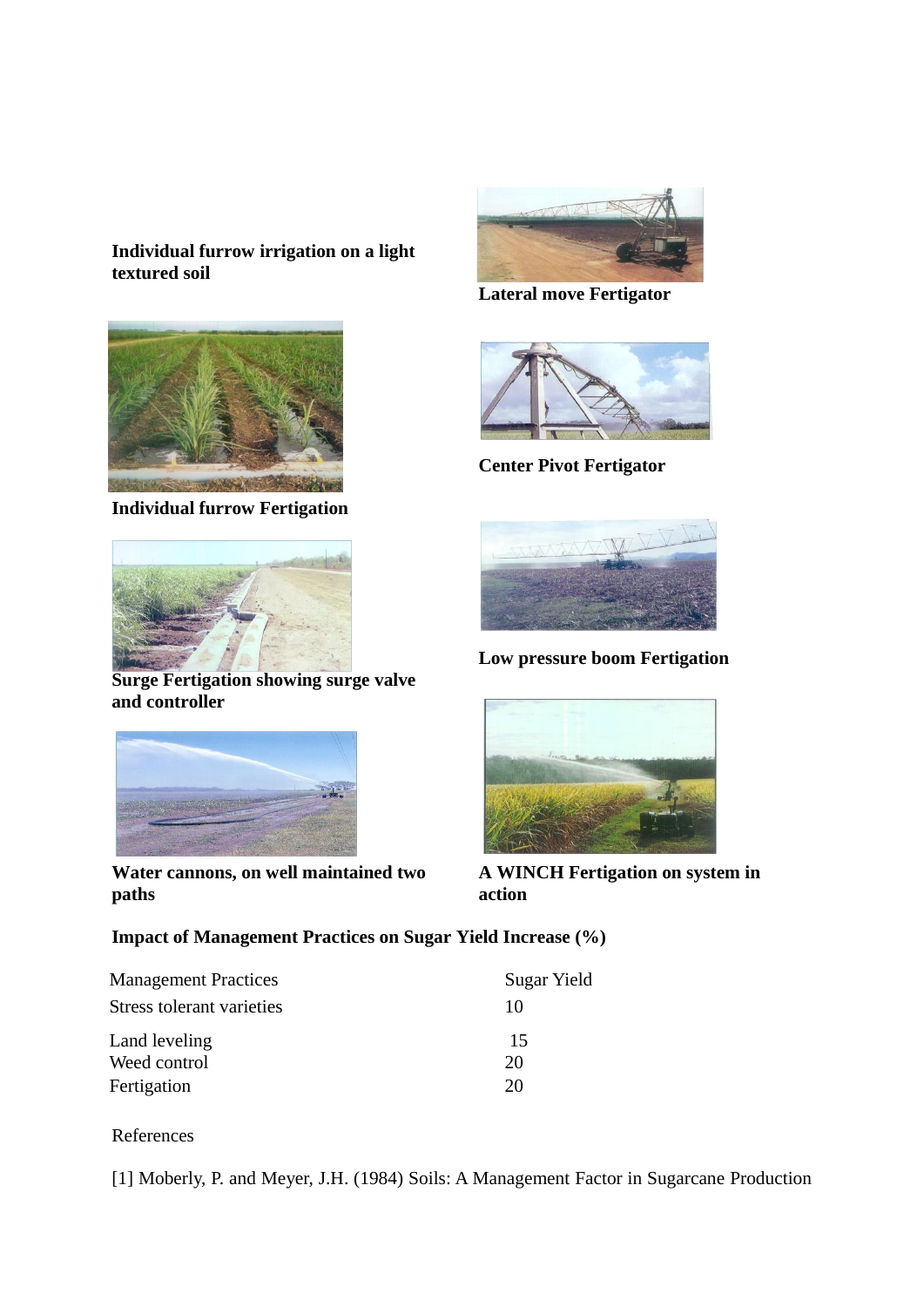in the South African Sugar Industry. Proceedings of the South African Sugar Technologist's Association, 58, 192-197.

[2] Bakker, M. (1999) Sugarcane Cultivation and Management. Kluwer Academic/Plenum Publishers, New York. http://dx.doi.org/10.1007/978-1-4615-4725-9

[3] Meyer, J.H. and Wood, A.W. (2000) Soil Management Research for Sustainable Cane Production in the 21st Century. In: Wilson, J.R., Hogarth, D.M., Campbell, J.A. and Garside, A.L., Eds., Sugarcane: Research towards Efficient and Sustainable Production. CSIRO, Brisbane, 343-358.

[4] Papadopoulos, I. (1996) Micro-Irrigation Systems and Fertigation. In: Pereira, L.S., et al., Eds., NATO ARW on Sus-tainability of Irrigated Agriculture, Kluwer Academia Publishers, New York, 309-322.

[5] Brady, N. and Weil, R. (1999) The Nature and Properties of Soils. Prentice Hall, Upper Saddle River.

[6] Plaster, E. J. (2003) Soil Science and Management. 4th Edition, Delmar Learning, USA.

[7] Burt, C., O'Connor, K. and Ruehr, T. (1995) Fertigation. California Polytechnic State University, Irrigation Training and Research Center, San Luis Obispo.

[8] Beth, F. and Filters, A. (1981) Fertigation Gains Increasing Acceptance. Irrigation Farmer, 8, 2.

[9] Howell, T.A., Stevenson, D.S., Aljibury, F.K., Gitlin, H.M., Wu, I.P., Warrick, A.W. and Raats, P.A.C. (1980) Design and Operation of Trickle (Drip) Systems. In: Jensen, M. E., Ed., Design and Operation of Farm Irrigation Systems, ASAE, St. Joseph, 663-717.

[10] Playán, E. and Faci, J.M. (1997) Border Fertigation: Field Experiments and a Simple Model. Irrigation Science, 17, 163-171. http://dx.doi.org/10.1007/s002710050035

[11] Boldt, A.L., Watts, D.G., Eisenhauer, D.E. and Schepers, J.S. (1994) Simulation of Water-Applied Nitrogen Distribution under Surge Irrigation. Transactions of the ASABE, 37, 1157-1165. http://dx.doi.org/10.13031/2013.28189

[12] Garside, A.L. and Nable, R.O. (1996) Sugarcane Growth and Yield Comparisons in Paired Old and New Land Sites. In: Wilson, J.R., Hogarth, D.M., Campbell, J. and Garside, A.L., Eds., Sugarcane: Research towards Efficient and Sustainable Production, CSIRO Division of Tropical Crops and Pastures, Brisbane, 248-250.

[13] Burt, C.M. (1995) Irrigation Evaluations. In: The Surface Irrigation Manual, Waterman Industries, Inc., Exeter, 14.1-14.21.

[14] Bouwer, H. (1990) Agricultural Chemicals and Groundwater Quality. Journal of Soil and Water Conservation, 45, 184-189.

[15] Watts, D.G., Ostermeier, K.A., Eisenhauer, D.E. and Schepers, J.S. (1993) Fertigation by Surge Irrigation on Blocked-End Furrows. Proceedings of Conference on Agricultural